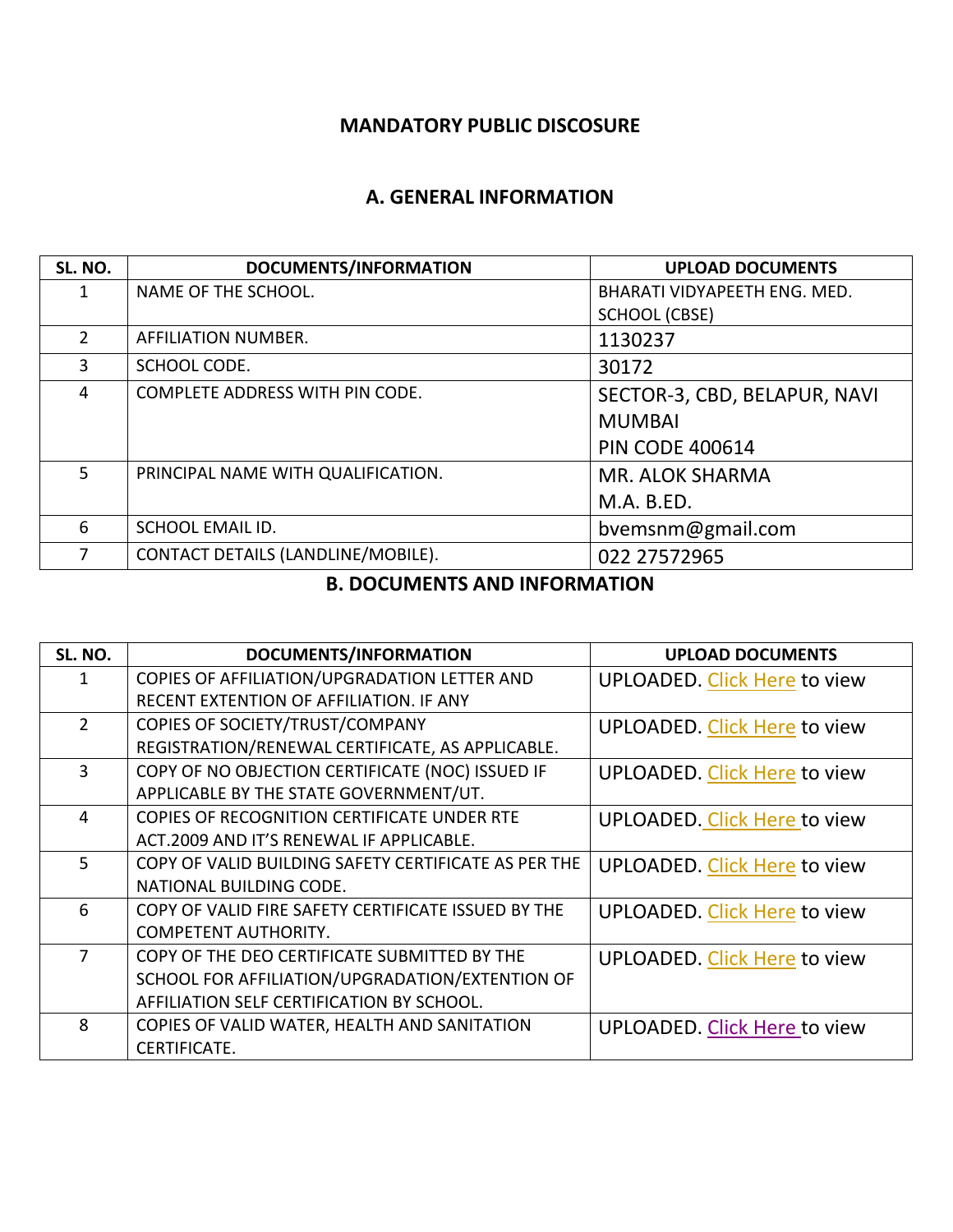### **C. RESULT AND ACADEMICS**

| SL. NO. | DOCUMENTS/INFORMATION                              | <b>UPLOAD DOCUMENTS</b>      |
|---------|----------------------------------------------------|------------------------------|
|         | FEE STRUCTURE OF THE SCHOOL                        | UPLOADED. Click Here to view |
|         | ANNUAL ACADEMIC CALENDER                           | UPLOADED. Click Here to view |
|         | LIST OF SCHOOL MANAGEMENT COMMITTEE (SMC)          | UPLOADED. Click Here to view |
| 4       | LIST OF PARENTS TEACHERS ASSOCIATION (PTA) MEMBERS | UPLOADED. Click Here to view |
|         | LAST THREE YEARS RESULT OF THE BOARD EXAMINATION   | TO BE UPLOADED               |
|         | AS PER ABPPLICAILTY                                |                              |

# **RESULT CLASS : X**

| S.NO | <b>YEAR</b> | <b>NO. OF REGISTERED</b><br><b>STUDENTS</b> | <b>NO. OF STUDENTS</b><br><b>PASSED</b> | <b>PASS</b><br><b>PERCENTAGE</b> | <b>REMARKS</b> |
|------|-------------|---------------------------------------------|-----------------------------------------|----------------------------------|----------------|
|      |             |                                             |                                         |                                  |                |
|      |             |                                             |                                         |                                  |                |
|      |             |                                             |                                         |                                  |                |

# **RESULT CLASS : XII**

| S.NO | <b>YEAR</b> | <b>NO. OF REGISTERED</b><br><b>STUDENTS</b> | <b>NO. OF STUDENTS</b><br><b>PASSED</b> | <b>PASS</b><br><b>PERCENTAGE</b> | <b>REMARKS</b> |
|------|-------------|---------------------------------------------|-----------------------------------------|----------------------------------|----------------|
|      |             |                                             |                                         |                                  |                |
|      |             |                                             |                                         |                                  |                |
|      |             |                                             |                                         |                                  |                |